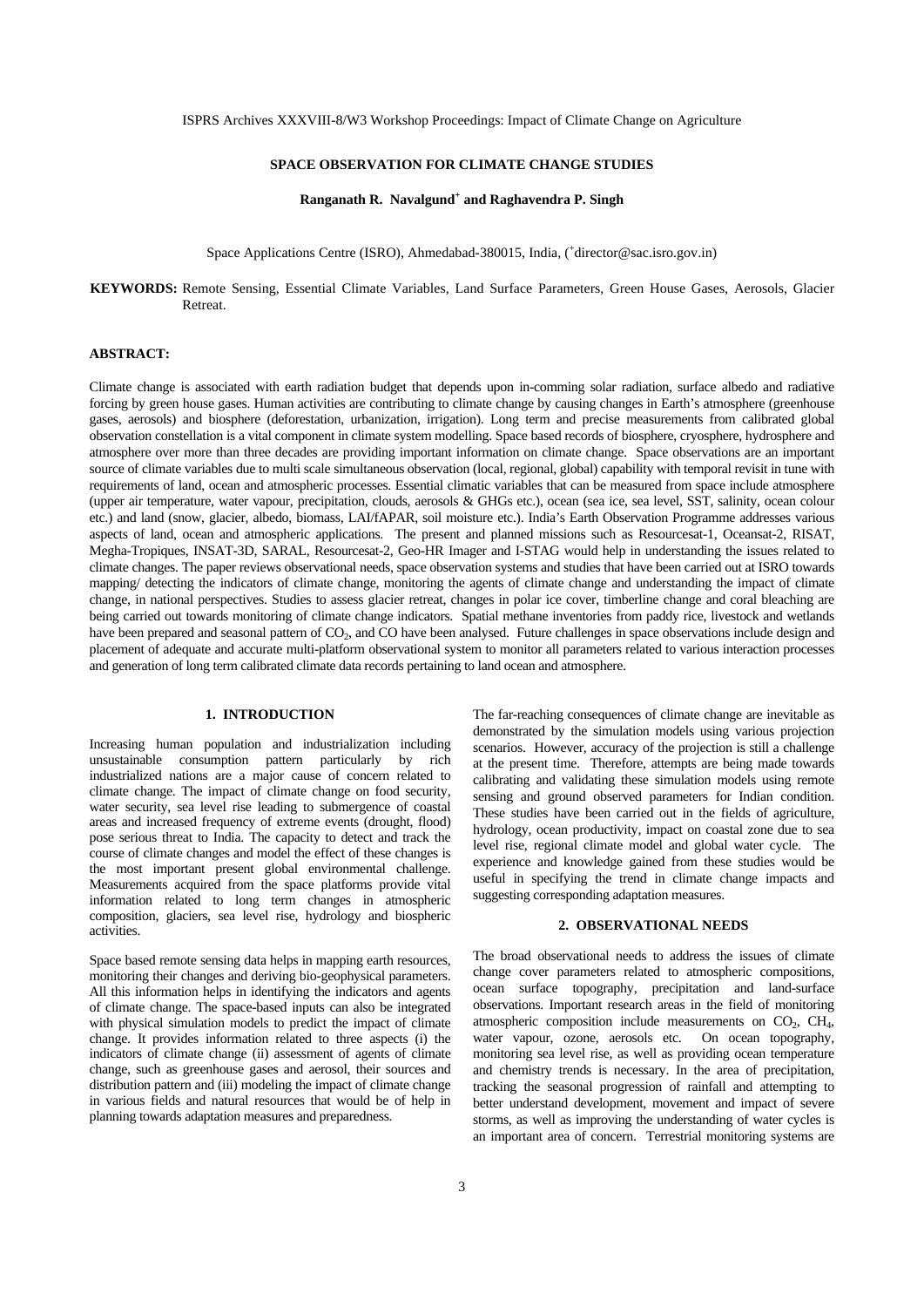#### ISPRS Archives XXXVIII-8/W3 Workshop Proceedings: Impact of Climate Change on Agriculture

required to observe changes in croplands, coastlines, deserts and forests, and to track short-term threats to climate change, such as wildfires, floods and volcanic activity. Present and planned global satellite missions play an important role in providing synoptic atmospheric, terrestrial and oceanic environmental data from space to address these observational requirements. These data promote multidisciplinary research in the polar regions and can be instrumental in furthering our understanding of the Earth as a System. The important climate variables (table 1), which are being measured using space platform, are as follows,

- ¾ Radiation, clouds, water vapor, precipitation, and atmospheric circulation;
- $\geq$  Ocean circulation, productivity and exchange with the atmosphere;
- ¾ Tropospheric chemistry and greenhouse gases;
- $\blacktriangleright$  Land ecosystems and hydrology;
- ¾ Snow, ice, and glacier extent;
- ¾ Ozone and stratospheric chemistry; and
- ¾ Volcanoes and climate effects of aerosol.

#### **3. EARTH OBSERVATION SYSTEMS FOR MONITORING CLIMATE VARIABLES**

The goal of space based global change observation, together with other observations and studies, is to provide a sound scientific basis for developing national and international policy related to natural and human induced changes in the Earth system. Some important programmes are described below

### **3.8 Earth System Science Pathfinder (ESSP) Program**

The ESSP of NASA addresses unique, specific, highly focused mission requirements in earth science research. The ESSP program is an innovative approach for addressing Global Change Research by providing periodic 'Windows of Opportunity' to accommodate new scientific priorities. ESSP missions are capable of supporting a variety of scientific objectives related to earth science, including the atmosphere, oceans, land surface, polar ice regions and solid earth.

The ESSP mission comprises analysis/ retrieval of parameters from the host of satellites viz., Gravity Recovery and Climate Experiment (GRACE), Aerosol Lidar and Infrared Pathfinder Satellite Observations (CALIPSO), CloudSat, and Aquarius. NASA has developed a strategy for long-term monitoring of some key parameters needed to bring us closer to the answers we need regarding climate change and its relation to social systems. This technology consists of a group of satellites that can make a suite of earth observations referred to as the 'A-Train'. CloudSat and CALIPSO, Aqua, PARASOL and Aura are important satellites in A-Train formation. The satellites fly in a nearly circular orbit with an equatorial altitude of approximately 705 km.

| <b>Parameters</b>              | Req. Accuracy        | <b>Satellite Instrument</b> | Accuracy                         |
|--------------------------------|----------------------|-----------------------------|----------------------------------|
| Solar Irradiance               | 1.5 W/m <sup>2</sup> | Radiometer                  | 1.5 W/m2                         |
| Precipitation                  | $0.125$ mm/hr        | MW Radiometer/Radar         | 1.2 K                            |
| <b>Cloud Optical Thickness</b> | 10%                  | Vis. Radiometer             | 5%                               |
| Cloud top temperature          | 1K/Cloud Emissivity  | <b>IR</b> Radiometer        | 1K                               |
| Atm. Temperature               | 0.5K                 | <b>MW/IR Radiometer</b>     | 0.5K                             |
| Water Vapour                   | 5%                   | <b>MW/IR Radiometer</b>     | 1K                               |
| Ozone (total column)           | 3%                   | UV/Vis Spectrometer         | 2%                               |
| Aerosols (AOD)                 | 0.01                 | Vis Polarimeter/LIDAR       | Radiometric 3% Polarimetric 0.5% |
| Carbon dioxide                 | $10$ ppm $v$         | <b>NIR/IR Spectrometer</b>  | $3\%$ (Ambient CO <sub>2</sub> ) |
| Ocean Colour                   | 5%                   | Vis Radiometer              | 5% (Radiance)                    |
| Sea Level                      | 1 cm                 | Altimeter                   | $2.8 \text{ cm}$                 |
| <b>SST</b>                     | 5%                   | IR Radiometer               | 0.1K                             |
| Albedo                         | 0.01                 | Vis. Radiometer             | 5%                               |
| LAI                            | 0.5                  | Vis Radiometer              | 0.5                              |
| Soil Moisture                  | $3\%$ (v/v)          | <b>Active/Passive MW</b>    | 5% (soil moisture)               |

Table 1: Essential Climate Parameters, Required Parameter Accuracies and Satellite Sensors with Associated Instrument Accuracies (Adapted from NIST Report (2004))

#### **3.2 Living Planet Programme**

European Space Agency (ESA) launched Living Planet Programme, which includes the Earth Explorer missions, and the Earth Watch element designed to facilitate the delivery of Earth Observation data for the eventual use in operational services. Earth Watch includes the well-established meteorological missions with the European Organisation for the Exploitation of Meteorological Satellites (EUMETSAT) and also new missions focusing on the environment and civil security under GMES (Global Monitoring for Environment and Security), a joint initiative between the European Commission and ESA.

As part of the Living Planet Programme, the Earth Explorer missions encompass a new strategy for observing the earth from space where missions are designed to address critical and specific issues that have been raised by the science community. The family of Earth Explorer missions is a result of this strategy. Currently there are six missions in this category and a further six undergoing assessment study as follows:

- GOCE (Gravity field and steady-state Ocean Circulation Explorer)
- SMOS (Soil Moisture and Ocean Salinity):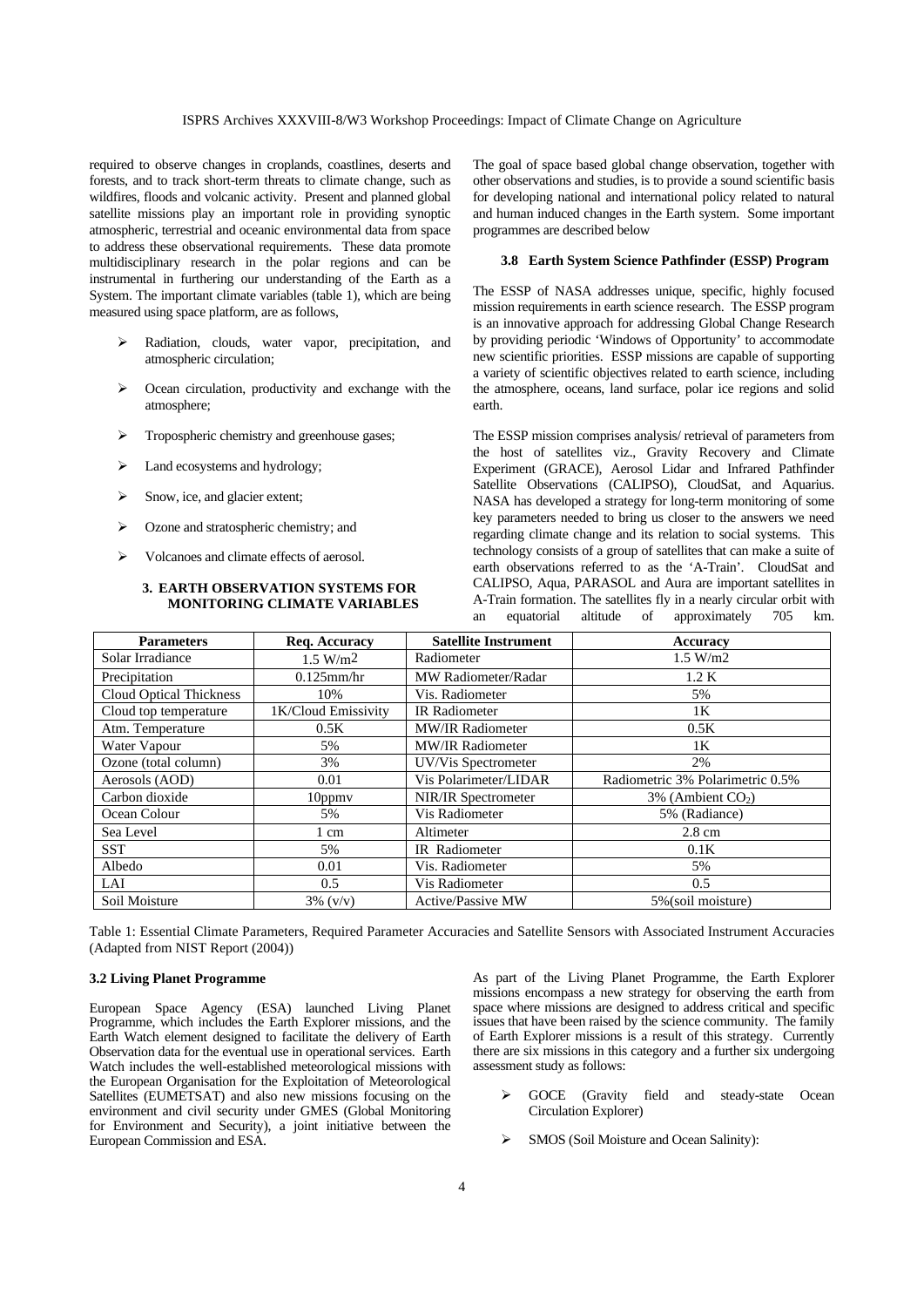- ¾ ADM-Aeolus (Atmospheric Dynamics Mission)
- CryoSat-2
- ¾ Swarm
- EarthCARE (Earth Clouds Aerosols and Radiation Explorer)

#### **3.3 Indian Earth Observation System (EOS)**

The Indian EOS has emerged as a strong constellation of geosationary and polar orbiting satellites (table 2) to provide the data for mapping and monitoring of ecosystems, detecting the changes in various temporal and spatial scales and retrieval of land, oceanic & atmospheric parameters for calibrating and validating the circulation models (Navalgund 2006, Navalgund et al. 2007). The current remote sensing satellites consist of theme-specific polar orbiting satellites, with a constellation of satellites in operation (IRS-1C, IRS-1D, IRS-P3, OCEANSAT-1/2, Technology Experiment Satellite - TES, RESOURCESAT-1, and CARTOSAT-1 & 2). The polar orbiting satellite RESOURCESAT-1 provides multi-spectral data at 5.8 m (LISS-4); 23.5 m (LISS-3); and 56 m (AWiFS) spatial resolution with a few days to a few weeks revisiting capability, thereby offering a better scope for resources management. CARTOSAT-1 provides highresolution (2.5 m spatial resolution) panchromatic data in the stereo mode, making it possible to generate Digital Terrain Model (DTM) for various applications. The latest remote sensing satellite CARTOSAT-2 is designed to provide much higher resolution data (0.8 m spatial resolution) for cartographic mapping. Oceansat-1 and Oceansat-2 both carried 8 band Ocean Colour Monitor (OCM). Passive microwave radiometer (MSMR) was flown on Oceansat-1 satellite, which provided important information on polar ice cover. The Ku band Pencil beam Scatterometer and Radio Occultation for Sounder for the Atmosphere (ROSA) are flown in Oceansat-2 mission.

India has also launched geostationary satellites i.e., INSAT series (viz., INSAT 1, 2 and 3) and METSAT (Kalpana-1) for meteorological applications. INSAT series deployed in orbit comprises of Very High Resolution Radiometer (VHRR) with imaging capability in visible (0.55-0.75 μm), thermal infrared (10.5-12.5  $\mu$ m) and water vapour channel (5.7-7.1  $\mu$ m) and provides 2 x 2, 8 x 8 and 8 x 8 km ground resolution, respectively. The satellite METSAT (Kalpana-1), which carries VHRR and Data Relay Transponder (DRT) payload, provides meteorological services.

Periodic inventory of natural resources, generation and updation of large-scale maps, disaster monitoring and mitigation, improved weather forecasting at better spatial and temporal scales, oceanstate forecasting, facilitating infrastructure development and providing information services at the community level for better management of land and water resources continue to be the thrust areas of applications for the Indian Earth Observation (EO) program. In order to address these thrust areas, the following Indian EO missions with different thematic goals have been planned, viz., operational polar orbiting RESOURCESAT-2, and RISAT; experimental polar orbiting SARAL and low-inclination orbit Megha Tropiques in cooperation with CNES. These will be

augmented with the geostationary INSAT systems with Imagers and Sounders and a Geo-HR-Imager. In addition, it is planned to have microwave remote sensing satellites with mutli-polarisation and multi-mode capabilities in L, C and X-bands. It is also planned to use the complementary and supplementary data from the other international missions to augment the data sources for climate change research in India. A brief description of forthcoming satellites for atmosphere, oceanography and meteorology follows:

·INSAT-3D will carry 6 channel Imager covering visible, infrared and water vapour channels and a 19 channel Sounder with bands in infrared and visible region.

·Megha Tropiques is an ISRO-CNES joint mission with three payloads viz., a five frequency (18, 23, 37, 89 & 157 GHz) imaging microwave radiometer - MADRAS (Microwave Analysis and Detection of Rain and Atmospheric Structures); a 6 channel humidity sounder - SAPHIR (Sounder for Atmospheric Profiling of Humidity in the Intertropics by Radiometry) and a radiation measurement instrument -SCARAB (Scanner for Radiation Budget).

| <b>Satellite</b> | <b>Sensors</b>                    | <b>Launch Date</b> |
|------------------|-----------------------------------|--------------------|
| Bhaskara-1       | TV camera, SAMIR <sup>**</sup>    | 7 June, 1979       |
| Bhaskara-2       | TV camera, SAMIR <sup>**</sup>    | 20 Nov., 1981      |
| $IRS-1A$         | LISS-I, LISS-II                   | 17 Mar., 1988      |
| $IRS-1B$         | LISS-I, LISS-II                   | 29 Aug., 1991      |
| $IRS-P2$         | LISS-II                           | 15 Ост., 1994      |
| $IRS-1C$         | LISS-III, PAN, WiFS               | 28 Dec., 1995      |
| $IRS-P3$         | MOS A, B, C, WiFS                 | 21 Mar., 1996      |
| $IRS-1D$         | LISS-III, PAN, WiFS               | 29 Sep., 1997      |
| $INSAT-2E$       | CCD, VHRR                         | 03 Apr., 1999      |
| $IRS-P4$         | OCM, MSMR <sup>**</sup>           | 26 May, 1999       |
| (Oceansat-1)     |                                   |                    |
| Kalpana-1*       | <b>VHRR</b>                       | 12 Sept, 2002      |
| $INSAT-3A^*$     | CCD, VHRR                         | 10 April, 2003     |
| IRS-P6           | LISS-III, LISS-IV,                | 17 Oct., 2003      |
|                  | <b>AWiFS</b>                      |                    |
| $IRS-P5$         | PAN (Fore, Aft)                   | 05 May, 2005       |
| (Cartosat-1)     |                                   |                    |
| Cartosat-2       | PAN                               | 10 Jan. 2007       |
| Cartosat-2A      | <b>PAN</b>                        | 28 April, 2008     |
| $IMS-1$          | Hysi, Mx                          | 28 April, 2008     |
| Oceansat-2       | ***<br>Scatterometer <sup>*</sup> | 23 Sept. 2009      |
|                  | OCM, ROSA                         |                    |
| <b>RISAT</b>     | SAR                               | Planned            |
| Megha            | MADRAS**.                         | Planned            |
| Tropiques        | SAPHIR <sup>**</sup> , ScaRaB,    |                    |
|                  | GPS Occ.                          |                    |
| $INSAT-3D$       | Imager, Sounder                   | Planned            |
| SARAL***         | Altika. ARGOS                     | Planned            |

Table 2: Present and Planned Indian Earth Observation **Satellites** 

*\* INSAT-2E/3A/3D are geo-stationary satellites, others are polar orbiting satellites* 

*\*\* SAMIR, MSMR, MADRAS, SAPHIR are multifrequency passive microwave radiometers*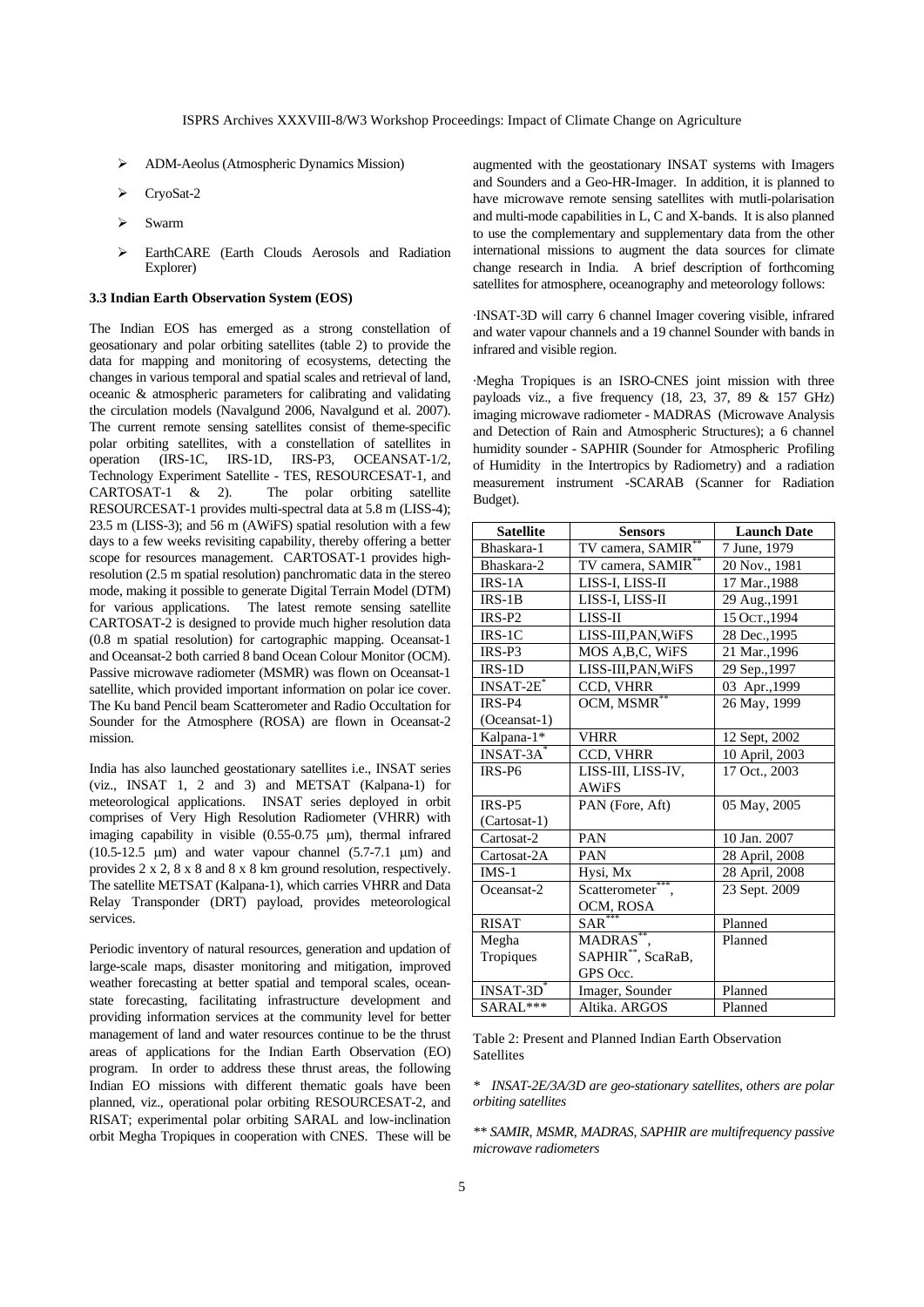# *\*\*\* SAR, Altika and Scatterometer are active microwave sensors*

·I-STAG (Indian SaTellite for Aerosols and trace Gases) is planned under ISRO's Small Satellite Programme, and will carry three payloads viz., MAPI (Multi-Angle Polarisation Imager); MAVELI (Measurement of Aerosols by Viewing Earth's LImb; and MAGIS (Measurement of Atmospheric Gases using Infrared Spectrometer).

·SARAL (Satellite with ARgos and ALtika) is a joint mission of ISRO and CNES with the main objective of monitoring the ocean state. The payloads included are a ka-band radio altimeter called Altika and an ARGOS space segment.

### **4. SPACE BASED CLIMATE CHANGE STUDIES IN INDIA**

It has been fairly established that climate change happenings are real and these are further evident from recent increase in extreme events. With a view to understand the underlying science aspects, ISRO on its part, through its focused ISRO Geosphere Biosphere Programme (ISRO GBP), has been pursuing a climate research programme over the past two decades with specific focus on studying atmospheric aerosols, trace gases, GHGs, paleoclimate, land cover change, atmospheric boundary layer dynamics, energy and mass exchange in the vegetative systems, National Carbon Project (NCP) and Regional Climate Modeling (RCM). ISRO has also carried out extensive campaigns with integrated satellite, aircraft, balloon and ground-based measurements, jointly with many sister institutions in the country, to study quantitatively the above aspects, and has brought out many scientific findings in many reputed international peer reviewed journals.

Many studies have been carried out towards mapping and monitoring of climate change indicators, which include glacier retreat (Kulkarni et al. 2005, 2006, 2007), changes in polar ice cover (Vyas et al. 2003, 2004), timberline change (Panigrahy et al. 2007) and coral bleaching (Bahuguna (2008), Bahuguna et al. 2008). There have been some pioneering efforts to map the global change forcing agents. Spatial methane inventories from paddy rice (Manjunath et al. 2009), livestock ( Chhabra et al. 2009) and wetlands (Garg et al. 2005) have been prepared. Seasonal pattern of  $CO<sub>2</sub>$  (Singh et al. 2008),  $CO$ ,  $CH<sub>4</sub>$  and  $NO<sub>2</sub>$  have been analysed. All these, information along with land surface parameters may help in improving the accuracy of regional climate models and their projections for India.

Long-term impact assessment requires simulation models for forecasting. Studies are being carried out towards calibrating and validating these simulation models for Indian condition under Programme on Climate Change Research in Terrestrial Environment (PRACRITI) Programme (Pracriti, 2008). Presently these studies is being carried out in the fields of agriculture, hydrology, snow and glacier, impact on coastal zone due to sea level rise and green house gases. The experience and knowledge gained from these studies would be useful in forecasting the climate change impacts and suggesting adaptation measures. Salient findings of studies carried out at Space applications Centre (SAC) related with climate change are discussed in the following sections.

Space based Indicators of Climate Change

### **4.1 Glacial Retreat in Himalaya**

Glaciers are normally described as mass of ice slowly moving down a gradient. A glacier consists of ice crystal, water and rock debris. Out of these, ice is an essential part of the glacier. Climate change is expected to change the ice cover and glacier extent. Satellite remote sensing data has been used to map and monitor the Himalayan glaciers. Glacier inventory of Indian Himalaya was completed at 1:250,000 scale using IRS-1A LISS-II data. 1702 glaciers covering an area 23,300 sq km were mapped. Glacier inventory at 1:50,000 scale was carried out in the Satluj, Tista, Dhauli Ganga and Chenab basins.

Initial studies on monitoring of glacial retreat and estimation of loss in glacial area was carried out for two glaciers viz. Samudra Tapu (Kulkarni et al. 2006) and Parbati glaciers (Kulkarni et al. 2005) in Himachal Pradesh. Satellite images (fig. 1) showed that these glaciers are presently retreating at the rate of 26 m and 38 m per year, respectively (from base year 1962).



Figure 1. Retreat of Glaciers in Parbati River Basin, Himachal Pradesh, Studied using high Resolution LISS-IV Images of Resourcesat Satellite. (Source: ISRO Report (2008))

A model based on Accumulation Area Ratio has been developed to estimate glacial mass balance. The model suggests an annul loss of 84 cm of ice in Baspa basin. This study is now expanded to 10 sub-basins in the Indian Himalaya. Glacial retreat in Chenab, Parbati and Baspa basins suggests an overall reduction in glacier area by 21% and mean of glacial extent has reduced from 1.4 to  $0.32 \text{ km}^2$  (Kulkarni et al. 2007). Small glaciarets and ice fields having less than 1  $km^2$  area have shown retreat of 38% from 1962, possibly due to small response time. In addition, many glaciers are having no accumulation area. These glaciers are expected to face terminal retreat, due to lack of formation of new ice. Seasonal snow cover monitoring in the Baspa river basin suggests a large retreat in December and average stream runoff of the month has increased by 75%. The observations such as glacial retreat, negative mass balance, early melting of seasonal snow cover and wintertime increase in stream runoff suggest an influence of climate change on the Himalayan cryosphere.

Similarly, change in snow cover is also expected as an indicator of climate change. Snow cover monitoring algorithm was used to monitor seasonal snow cover in 28 sub-basins in the Indus and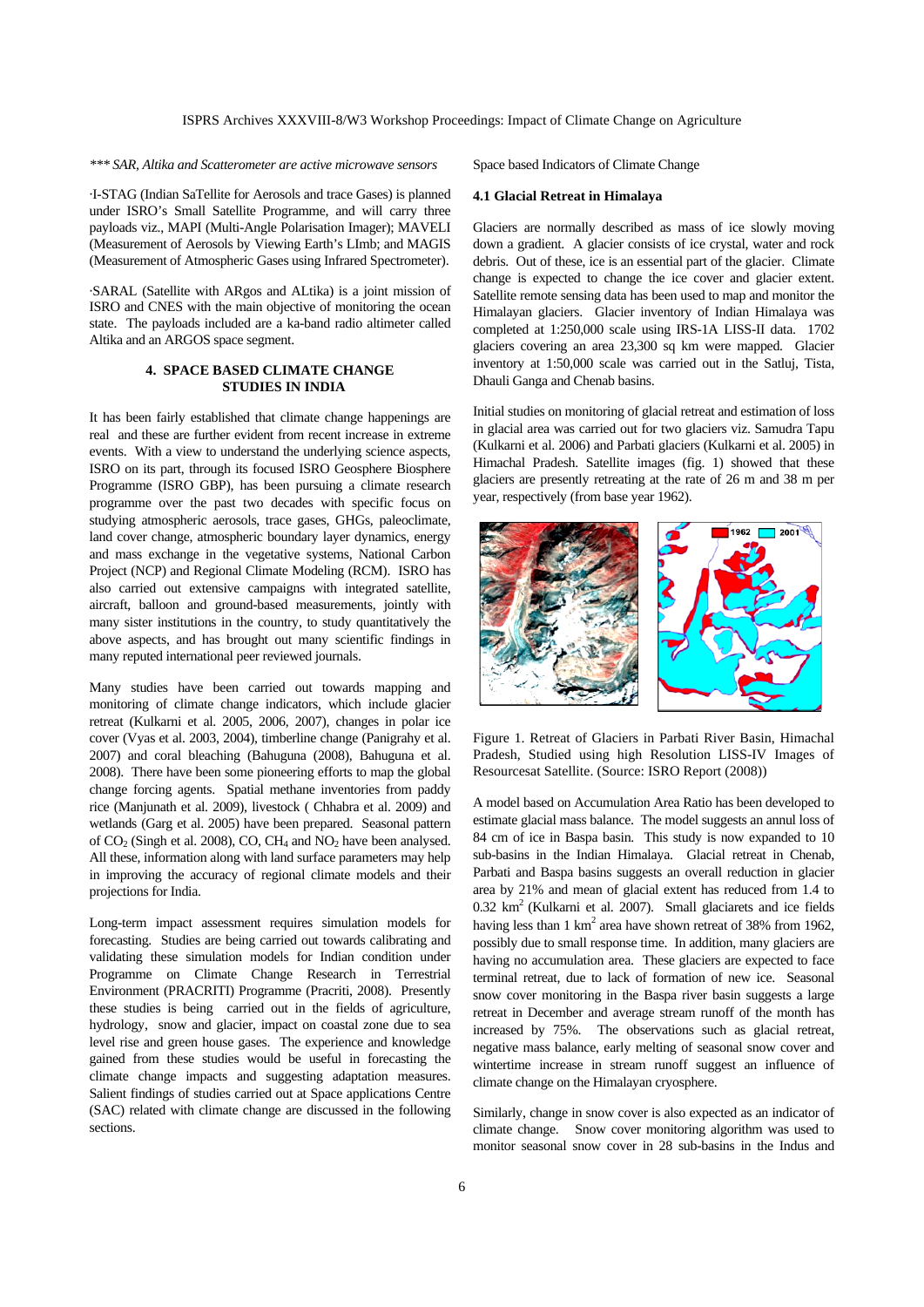Ganga river basins using AWiFS data from Resourcesat-1. Initial results show significant change in snow cover. Further study is planned that will provide snow cover atlas of 28 sub-basins in Indian Himalaya, glacier retreat in 6 sub basins, and glacial inventory covering Indus, Ganga and Bramhputra basins.

### **4.2 Change in Polar Ice Cover**

The Earth's polar regions play a critical role in the Earth System. In polar oceans, sea ice forms a blanket over ocean during winter that melts in the summer. During the winter this blanket acts as a barrier between underlying ocean and incident solar energy. By reflecting incident solar energy and radiating to space the earth's long-wave energy, the polar regions help to keep the planet cool. Satellites in near-polar orbit can provide consistent spatial and temporal coverage necessary to document the changes in Polar ice. Microwave remote sensing has greater role to play in sensing polar ice change because the changes in dielectric properties of ice due to growth and aging can be exploited in ice retrieval algorithms. Polar sea ice has been monitored quasi-continuously over the last 30 years using Passive Microwave Radiometers (PMR), namely SSMR (Nimbus-7) and SSM/I (DMSP). Space Applications Centre (SAC), in collaboration with National Centre for Antarctic and Ocean Research (DOD), Goa, India, has also contributed significantly in the use of MSMR data for monitoring the Antarctic region.

Vyas et al. 2003, have assessed the potential of MSMR observations for analyzing the sea ice extent. Bhandari et al. 2005, have carried out relative calibration of MSMR using independent SSM/ I measurements for Sea Ice Concentration (SIC). These studies developed the confidence on use of MSMR data for polar ice studies. Vyas et al. 2004, have analyzed the intra-annual variation and inter-annual trends of SIC over Antarctic using MSMR data (from 1999 to 2001) and SSMI data (from 1979 to 1998). It was observed that sea ice extent is minimum in February, whereas in August it is maximum. Even in August, significant variations in SIC was observed between 2000 and 2001 that highlights the presence of inter-annual variations in Antarctic parts of polar region. Relatively moderate rate of long term increase of sea ice extent (2.6% per decade) was reported in the results of trend analysis using SMMR, SSM/I and MSMR observations. However, decreasing trend of –1.1% per decade was observed in the Weddell Sea Sector. For the Arctic region, brightness Temperature mapping (at 18 GHz) has been carried out using MSMR data from1999-2001.

# **4.3 Upward Shift in Timberline and Vegetation in Alpine Zone**

High altitude/ mountain ecosystems defined by low temperatures are considered sensitive to climate warming. Simulation studies show that climate change impact will result in invasion of vegetation to higher altitudes. Study has been carried out in high altitude Central Himalayan ranges in a part of the World Heritage site (the Nanda Devi Biosphere reserve) using temporal satellite remote sensing data (Panigrahy et al. 2007). Data of March 1986 (Landsat TM), March 1999 (Indian Remote Sensing satellite - IRS LISS III) and March 2004 (IRS LISS III and LlSS IV) were used in conjunction with the topographic map of Survey of India at 1:50,000 scale (based on 1960 aerial photographs). Digital elevation data derived from remote sensing was used to analyze the terrain parameters, mainly elevation to study the regions above 3000 m (above sub-alpine zone).



Figure 2. Increased Vegetation Cover in Alpine Zone and Decrease in Snow & Glacier Cover, and Upward Shift in Timberline from 1960 to 2004. (Source: ISRO Report (2008)

Analysis of survey map of 1960 showed that glaciers, snow and scree, were the dominant land cover types of the area. Vegetation was reported in the form of scrub and scattered trees. The timberline was at 3900 m AMSL in 1960. Analysis of remote sensing data of March 1986 showed no significant deviation from the baseline information obtained from topographic map. The 1999 data showed indications of reduction in snow/ ice cover and increase in vegetation cover in areas above 4000m. Satellite data of 2004 showed significant increase in vegetation cover in alpine zone (fig. 2). It occupied 23% of area in comparison to around 0.5% in 1986. Vegetation regeneration was in areas that were snow/ ice in 1986 This is so far highest reported vegetation ingress in mountainous regions within a span of two decades. On the other hand, the snow/ glacier class reduced to 35.0% in 2004 compared to 90.5% in 1986, while scree area increased from 9.0 to 42%. The elevation contours overlaid on the image showed that now the timberline is at 4300 m AMSL, the scrub line is at 4900 m AMSL and the tundra vegetation line is at 5300 m AMSL. The vegetation ingression and timberline shift can be used as indicators of climate change (Fig. 2). Recently Thapliyal et al. 2009 have reported systematic increase in vegetation greenness (in terms of NDVI) in Garhwal Himalyan region using three-decade remote sensing data (Landsat MSS (1976) and IRS LISS III (1999 & 2006)).

### **4.4 Bleaching of Coral Reefs**

Recent assessments suggest that a significant fraction (10-16%) of the historical extent of coral reef coverage has been lost worldwide. Coral bleaching, or the separation of coral algal symbionts (zooxanthellae) from a host coral, is a process that was first described over 75 years ago, but which has become a pervasive and frequent phenomenon over the past 20 years. The major factor causing coral bleaching is increased ocean temperature. It is apparent that the major causes of bleaching events are unpredictable and uncontrollable, and probably are linked to climatic conditions that may become more stressful in future.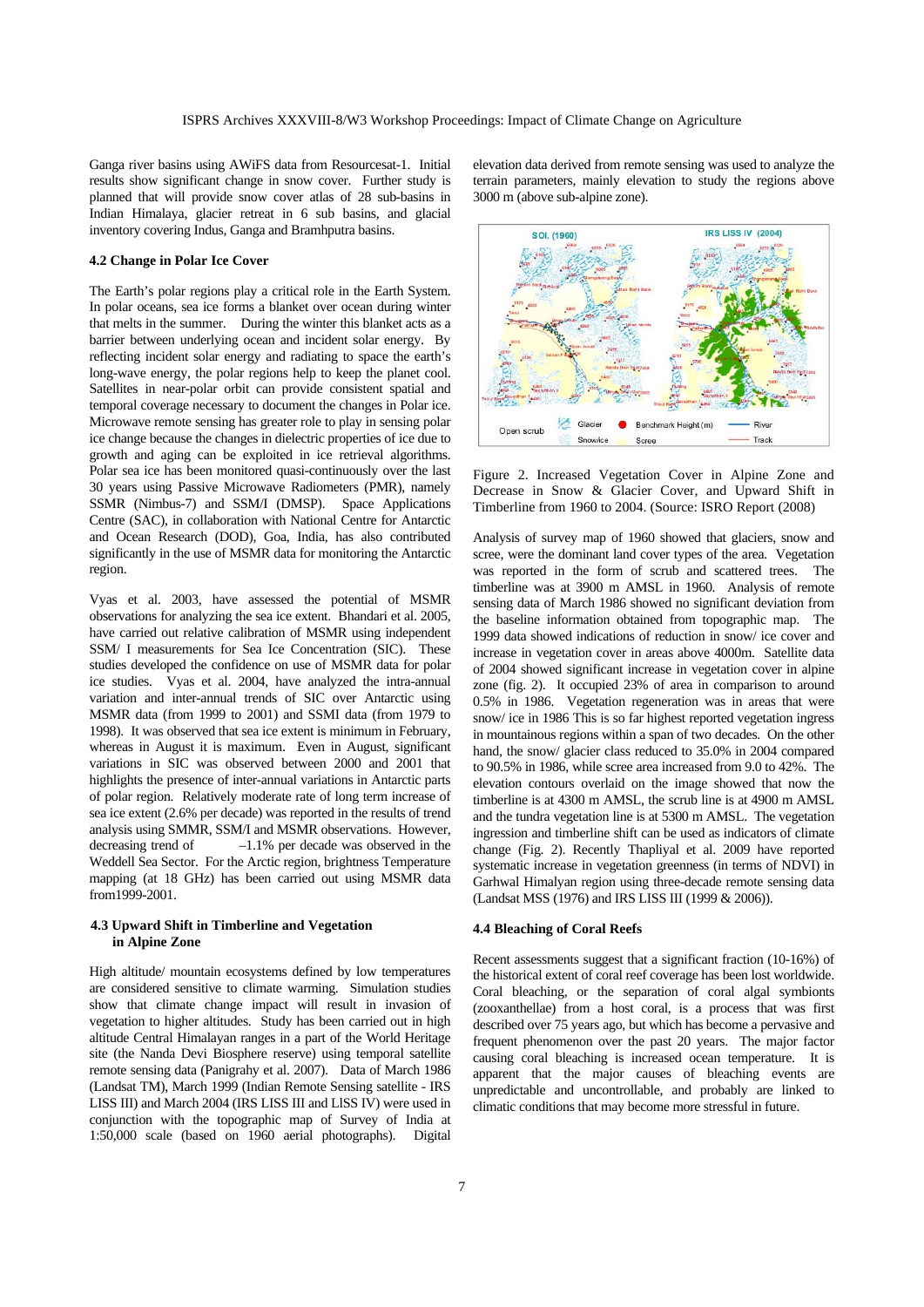

Figure 3. Coral Reef Habitat (Pirotan) and its Degradation as a Result of Temperature Anomaly in 1998 and 2004. (Source: Bahuguna et al. 2008)

There are four major reef regions in India, and they have been mapped using satellite data at SAC, Ahmedabad, for their extent and ecological condition. These are currently being zoned at ecomorphological level. Bahuguna et al. 2008 have developed the indicator-based approach for monitoring health of reefs. The leading indicators give an early idea of the reef environmental condition and have led to the development of 'Warning Index'. The co-incident indicators tell about the current ecological state of reef and lead to the Ecological Index and the Lagging indicators indicate the damage that has already occurred (Damage Index). These three indicators help in giving a statement on the health of the reef. The warning index is primarily dominated by, the sea surface temperature (SST) anomaly. The effect of increased SST on the coral reefs has been well studied. Increased SST leads to coral bleaching followed by increasing cover of macro-algae (Fig. 3) and therefore a classic case of phase shift (coral dominated to macro-algae dominated habitat) (ISRO Report (2008)).

## **4.5 Mapping and Monitoring Agents of Climate Change**

**4.5.1 Methane emission from rice lands**: Space Applications Centre has carried out a national inventory of methane emission using an integrated approach (Manjunath et al. 2009). Satellite remote sensing data was used to derive the rice area, crop-growing calendar (duration, growth stages) and digital elevation. These have been used to model the hydrological regime of rice lands. These inputs along with collateral data on soil and irrigation were used to stratify the rice lands (as per IPCC guidelines) and designing a sampling scheme. Sampling (471) locations were identified across the country, where emission was measured during different crop growth stages. Soil and plant parameters were also measured. These measurements were used for up-scaling of emission in each strata. The strata level estimates were used to derive country level emission (fig. 4). The seasonal integrated flux (SIF) for the dry season was 78.3 kg/ ha with standard deviation of 33.3 kg/ha. The emission from the rice ecosystems of India ranged from 1.557 to 5.21 Tg with a mean of 3.383 Tg (Manjunath et al. 2009). The peak emission was observed during September month.



Figure 4. Perspective View of Methane Emission from Rice Lands in India. (Source: Manjunath et al. 2009)

#### **4.6 Methane Emissions from Indian Livestock**

Livestock is another major source of methane emission with global contribution of about 37%, mostly from enteric fermentation by ruminants. Livestock constitutes an integral component of Indian agriculture. India possesses the world's largest total livestock population of 485 million, which accounts for ~57 and 16% of the world's buffalo and cattle populations, respectively. A detailed state/ district-level methane emission inventory for different livestock categories was made using the country-specific and Indian feed standard based methane emission coefficients, which are based on IPCC guidelines, and the latest available livestock census. The total methane emission including enteric fermentation and manure management has been estimated as 11.75 Tg for the year 2003 (Chhabra et al. 2008, 2009). Enteric fermentation accounts for ~92% or 10.65 Tg of the total, while manure management contributes only 8% or 1.09 Tg.

**4.6.1 Methane emission from wetlands:** SAC has also carried out the first wetland inventory using remotely sensed satellite data (of 1992-93) for the entire country at 1: 250,000 scale. Later, the same has been updated with the AWiFS data of 2004-05. This has evolved into a national wetland information system for the country. The total area under various wetland categories (24 classes) was estimated to be 78,48,427 ha in 1992-93, while it has shown an increase and accounted for 88,28,685 ha in 2004-05. Preliminary analysis of potential methane emission from Indian wetlands was carried out using published values from international study. The wetland database was used to compute annual emissions from the wetlands in India. Results showed that the potential emission may vary from 1.27 Tg/ year to 2.31 Tg/ year, with national annual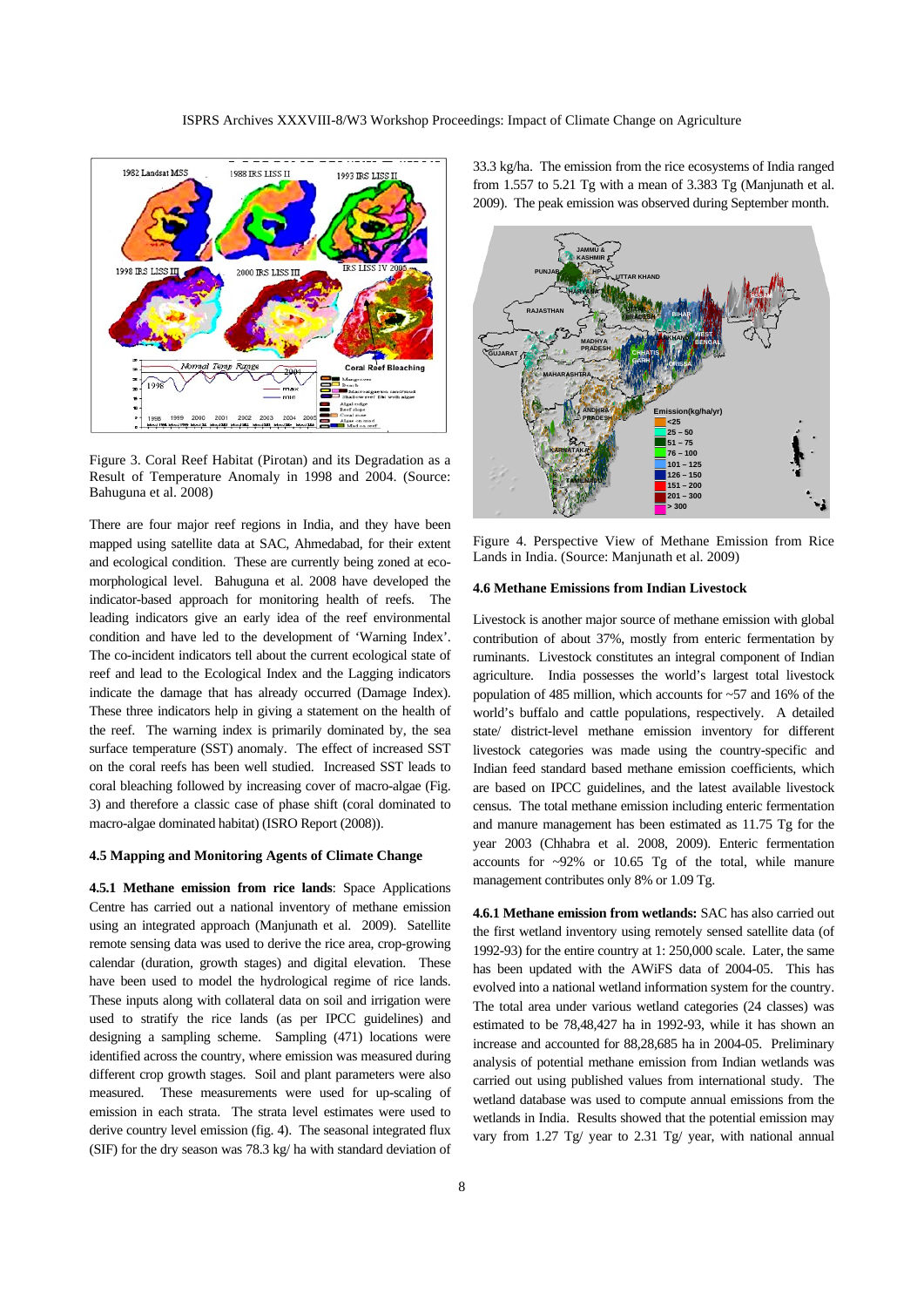mean emission of 699-kg/ sq. km (Garg et al. 2005). Efforts are needed to generate the country specific coefficients for methane emission from Indian wetland using the in situ measurements.

## Space based Monitoring of Green House Gases

The concentration of Greenhouse Gases (GHGs) in the atmosphere is of significant importance in the context of climate change. These are varying with time and place. SAC has taken initiatives in this direction by analysis of the satellite based trace gases concentration over India (Manjunath 2006, Singh & Shukla 2008, Singh et al. 2007). Studies are being carried out to arrive at optimal sensor parameters for green house gas detection and develop remote sensing technique to monitor the GHGs under Pracriti program (Pracriti 2008). The salient findings on variability of CO,  $CO<sub>2</sub>$ ,  $CH<sub>4</sub>$ , NO<sub>2</sub> concentration over India are discussed in the subsequent sections.

# **4.7 Carbon Monoxide**

The concentration of atmospheric Carbon monoxide (CO) plays an important role in the tropospheric chemical system. CO, produced mainly from incomplete combustion, is both direct and indirect precursor for numerous trace gases including several greenhouse gases. It is a primary component of the biomass burning and produced by burning of fossil fuels in urban and industrial areas. Major sink for the carbon monoxide is its reaction with OH radical present in the atmosphere.

Spatial and seasonal variation in column CO concentration over India was observed (Singh et al. 2008a) from EOS-TERRA MOPITT (Measurements of Pollution In The Troposphere) sensor, an instrument on board the NASA Earth Observing System (EOS) Terra satellite (Fig. 5). MOPITT is a nadir Infra Red (IR) radiometer, in which measurements of upwelling IR radiation are collected by using the principle of correlation spectroscopy at wavelengths 4.7 μm and 2.3 μm with a near global coverage with in 3-4 days. It was observed that the Indo-Gangetic plain was associated with highest annual average columnar CO concentration, whereas hilly terrain of J&K showed lowest concentration. The systematic seasonal cycle was observed in the concentration of CO, in all the years. It was found that CO concentration is higher during the pre-monsoon period (January-April) with a peak in March-April  $({\sim}2.5 \times 10^{18} \text{ molecule/cm}^2)$ . In summer & monsoon period (May-September) CO levels tend to decrease  $(-1.5x10^{18}$  molecule/ cm<sup>2</sup>), which again increase in post monsoon (October-December) months. It was observed that average CO concentration over India is increasing ~1.7% per year (fig. 6).



Figure 5. Spatial Variability of Atmospheric  $CO<sub>2</sub>$ , CH4, CO and NO2 Over India Estimated Using SCIAMACHY and MOPITT Sensor Data



Figure 6. Inter Annual Variability in Carbon Monoxide Over India Estimated Using MOPITT Sensor Data

#### **4.8 Carbon Dioxide**

The rapid increase in atmospheric concentrations of carbon dioxide over years is linked with combustion of fossil fuels, conversion of forested land to agricultural use and changes occurring in various carbon pools and fluxes. There has been growing concern in recent years that these high levels of greenhouse gases may not only lead to changes in the earth's climate system, but may also alter ecological balances through effects on vegetation. Terrestrial ecosystems act as both source and sink and large uncertainty exits in understanding the current carbon status and its spatial and temporal variability.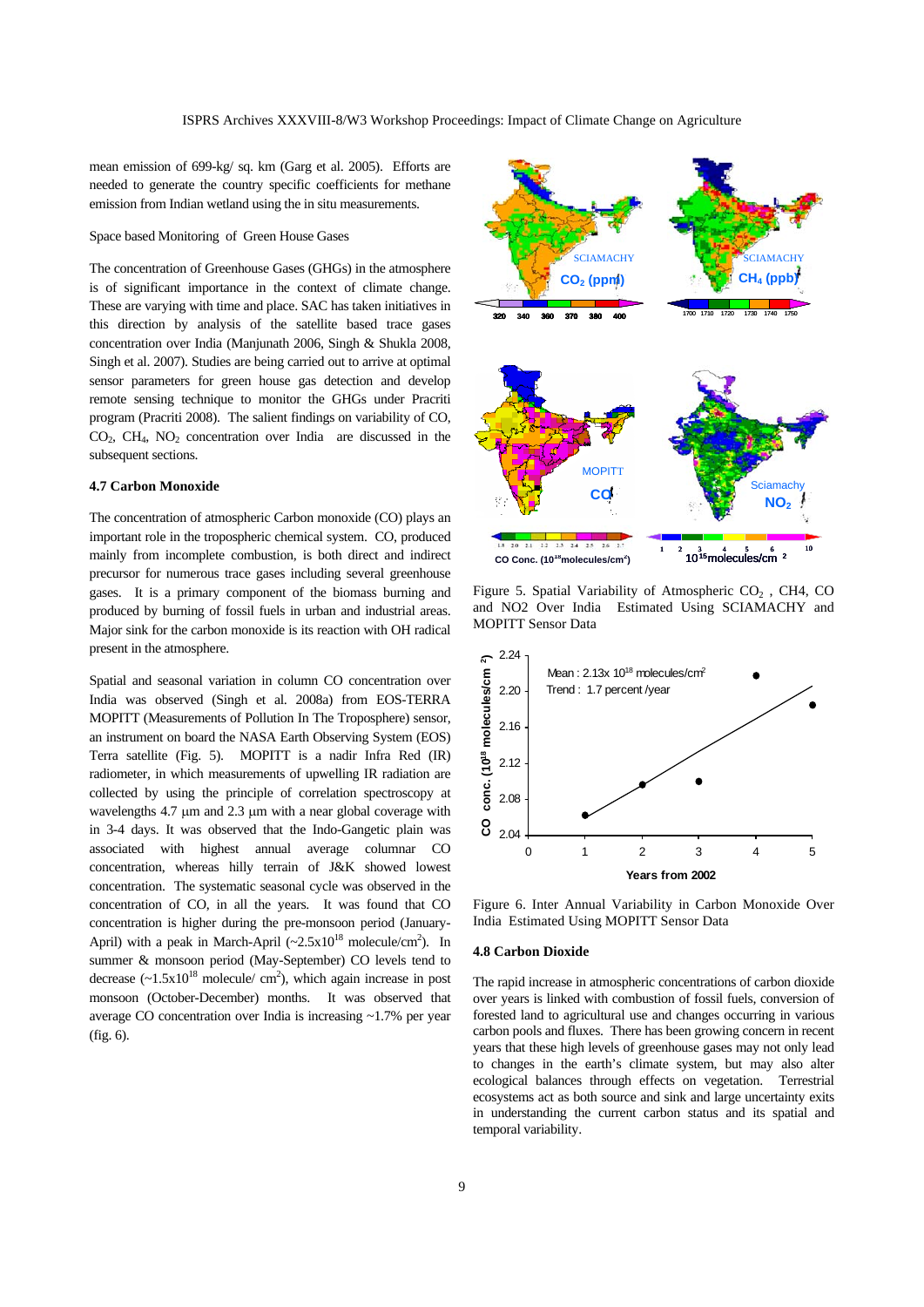Satellite based estimation of atmospheric  $CO<sub>2</sub>$  is an emerging technique which provide information on the spatial variability. Spatial and seasonal variability of the  $CO<sub>2</sub>$  was estimated using ENVISAT-SCIAMACHY (SCanning Imaging Absorption spectroMeter for Atmospheric CHartographY) sensor (Singh 2008). SCIAMACHY is an imaging spectrometer whose primary mission objective is to perform global measurements of trace gases in the troposphere and in the stratosphere. The solar radiation transmitted, backscattered and reflected from the atmosphere is recorded at relatively high resolution (0.2 nm to 0.5 nm) over the range 0.24 μm to 1.7 μm, and in selected regions between 2.0 µm and 2.4 µm. The high resolution and the wide wavelength range make it possible to detect many different trace gases despite low concentrations. It is observed that vegetated region such as forests of Himalaya and Kerala are associated with relatively low  $CO<sub>2</sub>$ concentration ( ~350 ppm) as compared to arid region of Rajasthan (~ 375 ppm) (Singh et al. 2008b). Terrestrial vegetation acts a sink of  $CO<sub>2</sub>$  and uses it for primary production. Figure 7 shows the inter annual increasing trend of  $CO<sub>2</sub>$  associated with seasonal cycle of vegetation estimated using SCIAMACHY data over India.



Figure 7. Inter Annual Variability in Carbon Dioxide Associated with Biospheric Seasonal Signal Over India Estimated Using SCIAMACHY Sensor Data

**4.8.1 Methane:** Methane is the second most important greenhouse gas after carbon dioxide and contributes ~15% to the global warming. Rice cultivation has been accredited as one of the major source of anthropogenic methane (Manjunath et al. 2009). With the intensification of rice cultivation to meet the growing global food demand, CH4 emission from this important ecosystem is anticipated to increase. It was observed using SCIAMACHY data that all India monthly average atmospheric concentration of methane ranges from 1693 ppb to 1785 ppb. A systematic seasonal pattern was observed in methane concentration, which was mostly influenced by rice growth characteristics. It was found that January to June is associated with relatively lower concentration of methane (1699 ppb-1708 ppb) in India, which characteristically increase from July to September (1747 ppb-1785 ppb) with further gradual decline from October to December (1768 ppb-1704 ppb). The satellite based spatial variability of methane (fig.5) is in accordance with field based methane emission measurements (fig. 4). The spatial distribution of methane over Indian region is associated with agricultural practices particularly rice cultivation. It was observed that Indo gangetic plain including North East region, parts of Chattisagarh, Orissa and Andhra Pradesh showed higher methane concentration (> 1730 ppb) as compared to hilly regions of Jammu and Kashmir (< 1710 ppb).

4.8.2 Atmospheric NO<sub>2</sub>: Nitrogen oxides play a central role in tropospheric chemistry. An improved knowledge of the global tropospheric distribution of  $NOx (NO+NO<sub>2</sub>)$  is important for climate change studies. NOx and volatile organic compounds are emitted in large quantities due to human activities such as vehicles and industry. The knowledge of the ozone distribution and its budgets is strongly limited by a severe lack of observations of NO and NO2 in the troposphere. The technique used to retrieve total slant columns of atmospheric trace species from Satellite (GOME, SCIAMACHY) measurements is the Differential Optical Absorption Spectroscopy (DOAS). The DOAS technique allows the determination of concentrations of atmospheric species, which leave their absorption fingerprints in the spectra. Spatial distribution of tropospheric  $NO<sub>2</sub>$  concentration was analyzed over India. It was observed that high concentration of  $NO<sub>2</sub>$  distribution is associated with coal-mine and thermal power locations as well as major metropolitan cities of India (fig. 5).

**4.8.3 Biomass burning/ forest fire:** Biomass burning including forest fire is an important source of greenhouse gases and has substantial impact on climate. The frequency of forest fires is expected to increase in India as a result of global warming. Decoupling the fire due to human-induced climate change and natural climatic variability is not certain. However, fire frequency is expected to increase with human-induced climate change, especially where precipitation remains the same or is reduced. Several researchers suggest that climate change is likely to increase the number of days with severe burning conditions, prolong the fire season, and increase lightning activity, all of which lead to probable increase in fire frequency and areas burned. Space-borne remotely sensed data play a crucial role in observing fire events spatially as well as temporally (Singh et. al. 2009).

ISRO/ DOS Centres, over the years, have been carrying out work regarding the detection of fire, burnt area mapping using various satellite sensors like IRS and MODIS. SAC has studied month wise fire events (counts) using ATSR over India (includes forest fires, agricultural and other biomass burning events), and yearly variations were also studied using ATSR fire atlas data (source: http://dup.esrin.esa.int/ionia/wfa/index.asp.). Results show that March and April are the months, when fire events are high, while July is the least fire event month (fig. 8). Singh et al. 2009 has reported reasonable resemblance in seasonal variation in forest fire events and CO emission (fig. 8). Analysis of fire events in relation to land use/ cover showed that more than 80% events are from two classes: (i) tree cover, broadleaved, deciduous, closed forest, and (ii) well managed agricultural lands.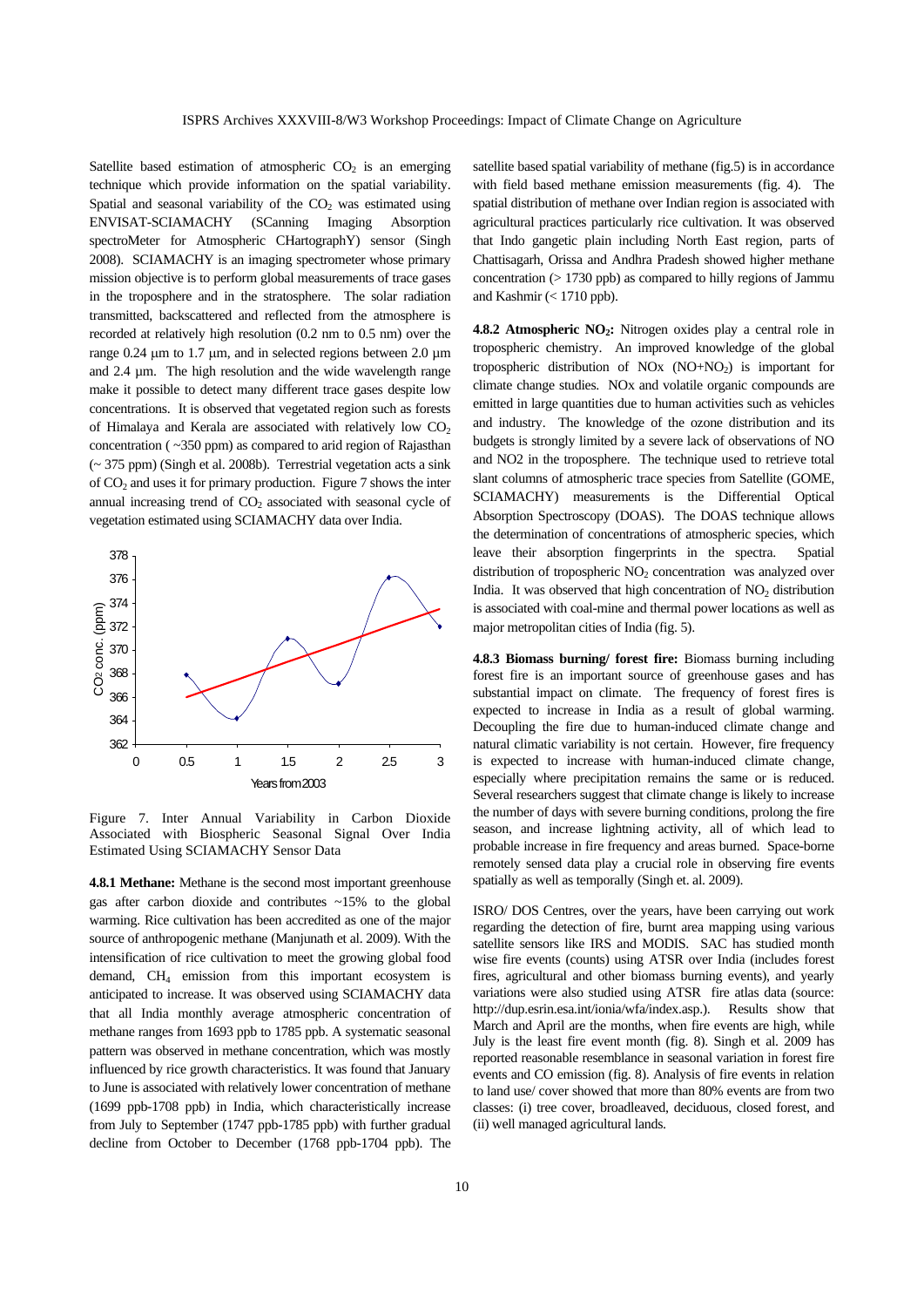

Figure 8. Atmospheric CO Variations from MOPITT Vs ATSR Based Fire Count over Indian Region for Year 2000 – 2007. (Source: Singh et al. 2009)

#### **5. CONCLUSION AND FUTURE DIRECTION**

Evolving a coherent research program and selecting research priorities is a major challenge in a broad scientific domain such as climate change that crosses over a number of different disciplines, each evoking many scientific questions. Developmental needs of the country place enormous demand on its resources. The challenge lies in balancing the competing demands placed on its limited resources and development processes relevant to national policy issues by use of Technology. Space technology of earth observation provides important inputs in addressing the climate change issues. Studies discussed in the paper are some examples of utilization of space technology in climate change studies in India. The experience and knowledge gained from these studies would be useful in specifying the trend in climate change impacts and suggesting corresponding adaptation measures. There is need to strengthen these studies further covering many other new areas. Summary of some of the important direction and future action plans in these fields are as follows,

·Developing benchmark sites at different ecological regions of the country to regularly monitor the indicators of climate change.

·Long-term monitoring of atmospheric composition using flux towers and satellite observations.

·Use of simulation models to study the long-term impacts on agriculture, hydrology, coastal land-use, ocean productivity, desertification etc (PRACRITI 2008).

·Development/ adaptation of Regional Climate Models (RCM) for generation of India-specific climate scenarios - using detailed observations and coupled ocean-atmosphere-land-ice model.

·Facilitating in situ observational networks for weather and climate, comprising of indigenously developed Automatic Weather Station (AWS), AGROMET flux Tower, Doppler Weather Radar (DWR), Boundary Layer LIDAR (BLL) and GPS Sonde.

·Design and development of appropriate satellite missions to make global measurements of green house gases and establish necessary calibration sites.

The climate change studies would need integrated effort with extensive measurement campaigns involving collaboration with the concerned national and international scientific organizations.

# **ACKNOWLEDGMENT**

All the studies mentioned are being carried out involving teams from a large number of organizations/ institutions within the country viz., Ministry of Environment of Forest (MoEF), Ministry of Earth Sciences (MoES), Indian Council of Agricultural Research (ICAR), Indian Institute of Technology (IITs), State Remote Sensing Applications Centres, and Academic Institutions etc., along with ISRO/ Dept. of Space. One of the Author (RPS) gratefully acknowledge, Dr. J.S. Parihar, Dr. (Mrs.) S. Panigrahy, Dr. A.V. Kulkarni, Dr. N. K. Vyas, Dr. S.S. Ray, Shri K. R. Manjunath, Shri C.P. Singh, Dr. (Mrs.) Abha. Chhabra, Ms N. Roychaudhary and other scientists at Space Application Centre, Ahmedabad for suggestions and inputs in preparation of the manuscript.

## **REFERENCES**

Bahuguna, A., Nayak, S., Ray Choudhury, N., Sharma, S., Bhanderi, R.J., Wafar, M.V.M., Venkatesh M, Pandey, C.N., Patel, B.H., Chauhan, S.A., Kumaraguru, D., Marimuthu, N., Wilson, J.G., Roy, D. and George, G., 2008. Assessment of coral reef health using satellite data. Scientific Note, Space Applications Centre, Ahmedabad, SAC/RESA/MESG/MCED/SN/62/2008.

Bahuguna, A., 2008. Impact of climate change on coral reefs. Indian Society of Geomatics (ISG) Newletter, 14 (1-4), December, 2008.

Bhandari, S.M., Vyas, N.K., Dash, M.K., Khanolkar, A., Sharma, N., Khare, N., and Pandey, P.C., 2005. Simultaneous MSMR and SSM/I observations and analysis of Sea Ice characteristics over the Antarctic region. International Journal of remote Sensing, 26, 3123–3136.

Chhabra A., Manjunath K.R., Panigrahy S., Parihar J.S., 2008. Methane emission inventory from Indian livestock, Scientific Report, Space Applications Centre, Ahmedabad, SAC/AFEG/AMD/EIAA/SN/01/08, p 51.

Chhabra A., Manjunath K.R., Panigrahy S., Parihar J.S., 2009. Spatial pattern of methane emissions from Indian livestock. Current Science, 96 (5), 683–689.

Garg, J.K., Patel J.G., Singh, T.S., 2005. Methane emission from wetlands in India, Scientific Report, Space Applications Centre, Ahmedabad, SAC/RESIPA/FLPG/SR/03/2005, p 131.

ISRO Report 2008. Space Technology Applications for Climate Change, ISRO Technical Report, ISRO/DOS/TR/01/2008.

Kulkarni, A.V., Bahuguna, I.M., Rathore, B.P., Singh, S.K., Randhawa, S.S., Sood, R.K. and Dhar, S., 2007. Glacial retreat in Himalaya using Indian Remote Sensing Satellite data. Current Science, Vol. 92 (1), pp. 69–74.

Kulkarni, A.V., Dhar, S., Rathore, B.P., Govindharaj, K., B. and Kalia, R., 2006. Recession of Samudra Tapu glacier, Chandra river basin, Himachal Pradesh, Journal of Indian Society of Remote Sensing, Vol.34, No. 1, 39–46.